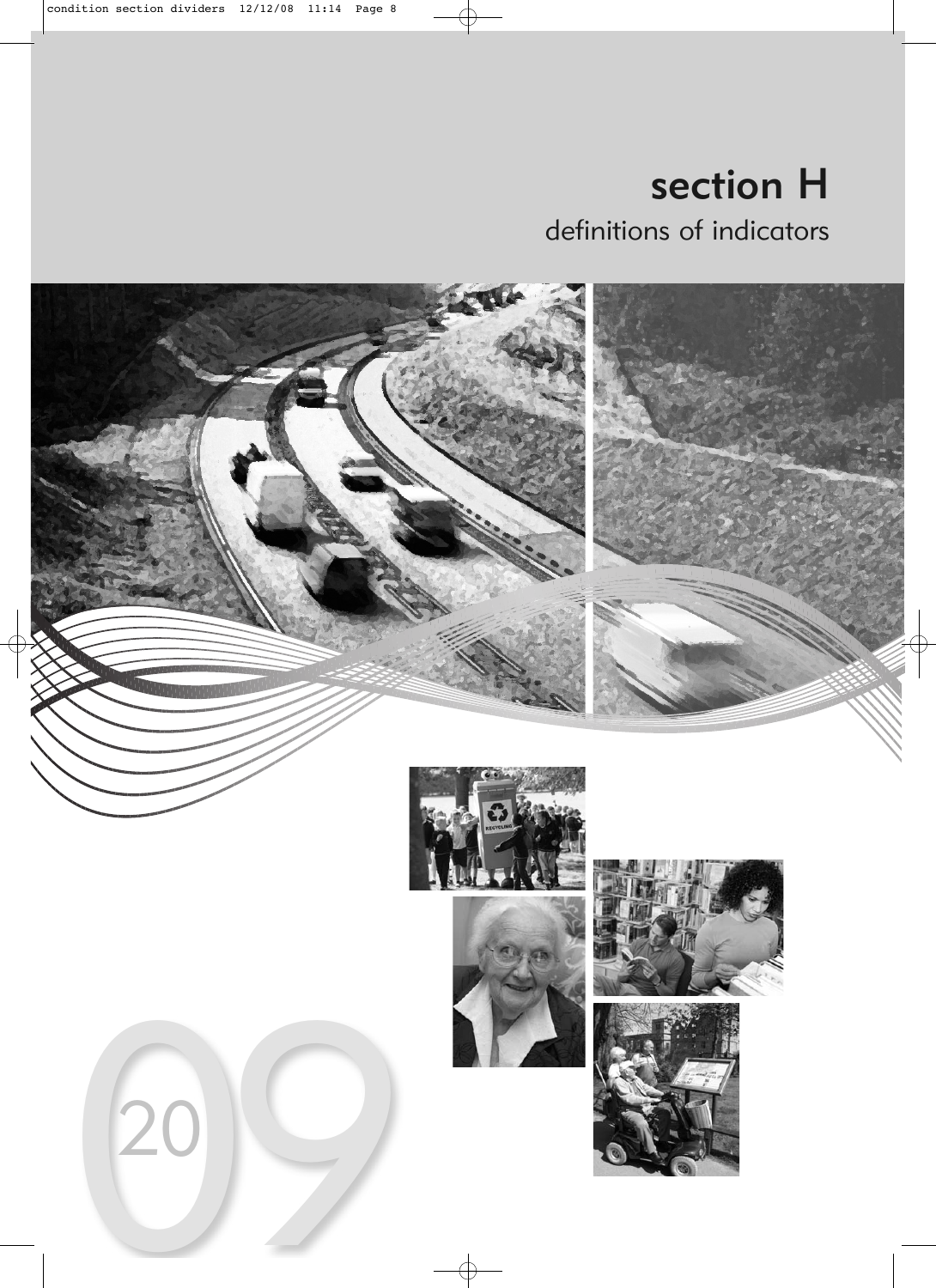### **Definition of Indicators – A Safer Nottinghamshire**

| Indicator             | <b>Numerator</b>                      | <b>Denominator</b> | Source / Date                             | <b>Contact</b>                      |
|-----------------------|---------------------------------------|--------------------|-------------------------------------------|-------------------------------------|
| <b>Total Recorded</b> | Total number of                       | Population, 2006   | Nottinghamshire                           | Suzanne Littlehales.                |
| Crime<br>(per 1,000)  | crimes recorded                       |                    | Police data<br>processed by the JiN       | Communities.<br>Tel: (0115) 9774024 |
|                       |                                       |                    | data hub, 2007/08                         |                                     |
| Arson                 | No. of arson                          | Population, 2006   | Nottinghamshire                           | Suzanne Littlehales.                |
| (per 1,000)           | offences recorded                     |                    | Police data                               | Communities.<br>Tel: (0115) 9774024 |
|                       |                                       |                    | processed by the JiN<br>data hub, 2007/08 |                                     |
| <b>Burglary</b>       | No. of burglaries                     | Households, 2001   | Nottinghamshire                           | Suzanne Littlehales.                |
| (per 1,000)           | recorded                              |                    | Police data                               | Communities.                        |
|                       |                                       |                    | processed by the JiN<br>data hub, 2007/08 | Tel: (0115) 9774024                 |
| Common assault        | No. of common                         | Population, 2006   | Nottinghamshire                           | Suzanne Littlehales.                |
| (per 1,000)           | assault offences                      |                    | Police data                               | Communities.                        |
|                       | recorded                              |                    | processed by the JiN<br>data hub, 2007/08 | Tel: (0115) 9774024                 |
| Criminal damage       | No. of criminal                       | Population, 2006   | Nottinghamshire                           | Suzanne Littlehales.                |
| (per 1,000)           | damage offences                       |                    | Police data                               | Communities.                        |
|                       | recorded                              |                    | processed by the JiN<br>data hub, 2007/08 | Tel: (0115) 9774024                 |
| <b>Drugs</b>          | No. of drugs                          | Population, 2006   | Nottinghamshire                           | Suzanne Littlehales.                |
| (per 1,000)           | offences recorded                     |                    | Police data                               | Communities.                        |
|                       |                                       |                    | processed by the JiN<br>data hub, 2007/08 | Tel: (0115) 9774024                 |
| Fraud and forgery     | No. of fraud and                      | Population, 2006   | Nottinghamshire                           | Suzanne Littlehales.                |
| (per 1,000)           | forgery offences                      |                    | Police data                               | Communities.                        |
|                       | recorded                              |                    | processed by the JiN                      | Tel: (0115) 9774024                 |
| Robbery               | No. of robbery                        | Population, 2006   | data hub, 2007/08<br>Nottinghamshire      | Suzanne Littlehales.                |
| (per 1,000)           | offences recorded                     |                    | Police data                               | Communities.                        |
|                       |                                       |                    | processed by the JiN                      | Tel: (0115) 9774024                 |
| Sexual offences       | No. of sexual                         | Population, 2006   | data hub, 2007/08<br>Nottinghamshire      | Suzanne Littlehales.                |
| (per 1,000)           | offences recorded                     |                    | Police data                               | Communities.                        |
|                       |                                       |                    | processed by the JiN                      | Tel: (0115) 9774024                 |
| Theft                 | No. of theft offences                 | Population, 2006   | data hub, 2007/08<br>Nottinghamshire      | Suzanne Littlehales.                |
| (per 1,000)           | recorded                              |                    | Police data                               | Communities.                        |
|                       |                                       |                    | processed by the JiN                      | Tel: (0115) 9774024                 |
| Theft from vehicle    | No. of theft from                     | Population, 2006   | data hub, 2007/08<br>Nottinghamshire      | Suzanne Littlehales.                |
| (per 1,000)           | vehicle offences                      |                    | Police data                               | Communities.                        |
|                       | recorded                              |                    | processed by the JiN                      | Tel: (0115) 9774024                 |
| Theft of vehicle      | No. of theft of                       | Population, 2006   | data hub, 2007/08<br>Nottinghamshire      | Suzanne Littlehales.                |
| (per 1,000)           | vehicle offences                      |                    | Police data                               | Communities.                        |
|                       | recorded                              |                    | processed by the JiN                      | Tel: (0115) 9774024                 |
| Violence against the  | No. of violence                       | Population, 2006   | data hub, 2007/08<br>Nottinghamshire      | Suzanne Littlehales.                |
| person                | against the person                    |                    | Police data                               | Communities.                        |
| (per 1,000)           | offences recorded                     |                    | processed by the JiN                      | Tel: (0115) 9774024                 |
|                       | (excludes domestic                    |                    | data hub, 2007/08                         |                                     |
| Weapons               | violence offences)<br>No. of offences | Population, 2006   | Nottinghamshire                           | Suzanne Littlehales.                |
| (per 1,000)           | involving the use of                  |                    | Police data                               | Communities.                        |
|                       | weapons recorded                      |                    | processed by the JiN                      | Tel: (0115) 9774024                 |
| <b>ASB Total</b>      | Total number of Anti                  | Population, 2006   | data hub, 2007/08<br>Nottinghamshire      | James Sinclair.                     |
| (per 1,000)           | Social Behaviour                      |                    | Police incident data                      | Communities.                        |
|                       | incidents reported                    |                    | processed by the JiN                      | Tel: (0115) 9772592                 |
|                       |                                       |                    | data hub, 2007/08                         |                                     |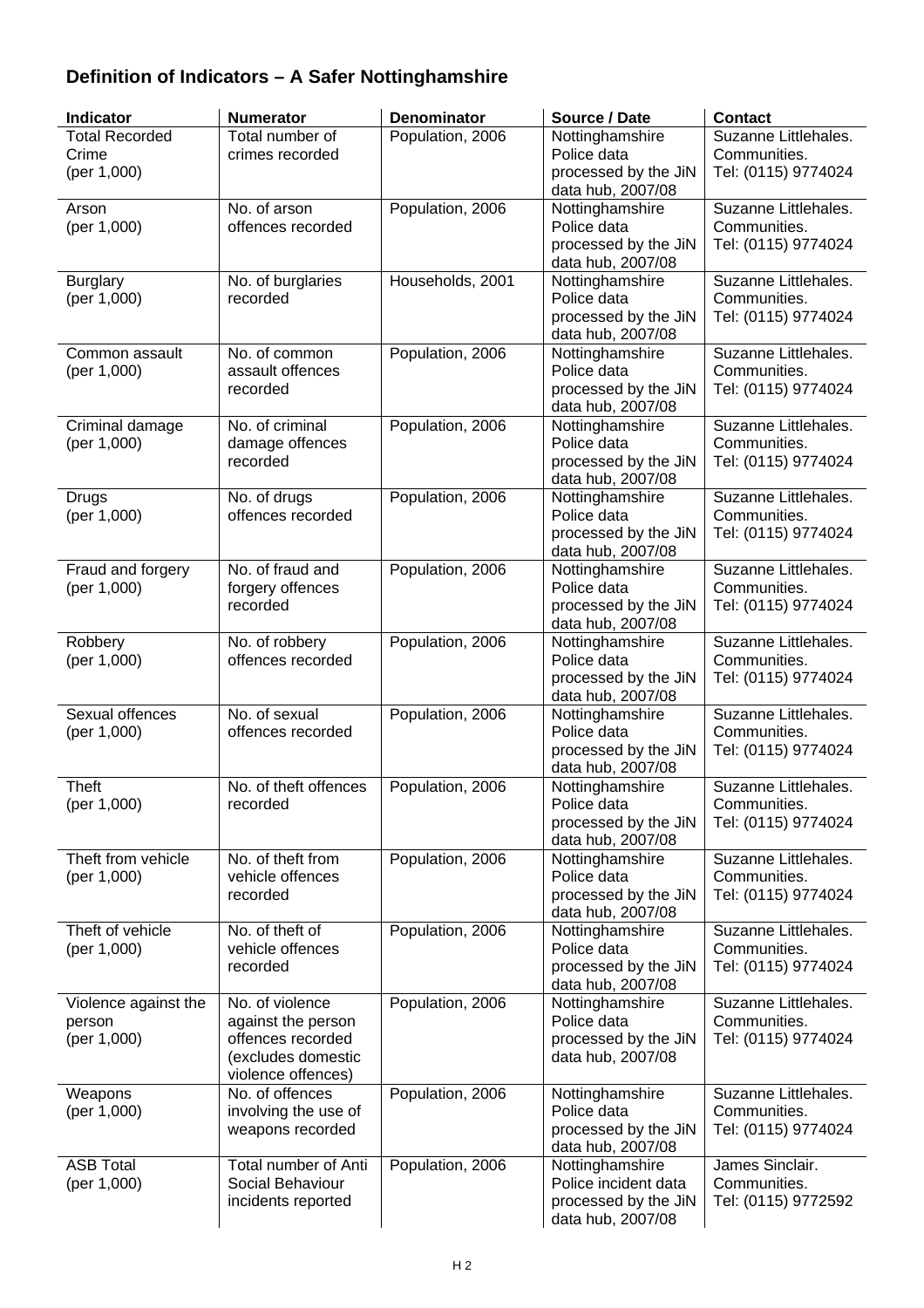## **Definition of Indicators – A Safer Nottinghamshire**

| <b>Indicator</b>                              | <b>Numerator</b>                                                                                    | <b>Denominator</b>                  | Source / Date                                                                        | <b>Contact</b>                                         |
|-----------------------------------------------|-----------------------------------------------------------------------------------------------------|-------------------------------------|--------------------------------------------------------------------------------------|--------------------------------------------------------|
| <b>ASB Abandoned</b><br>cars                  | Anti Social<br><b>Behaviour incidents</b>                                                           | Population, 2006                    | Nottinghamshire<br>Police incident data                                              | James Sinclair.<br>Communities.                        |
| (per 1,000)                                   | reported involving                                                                                  |                                     | processed by the JiN                                                                 | Tel: (0115) 9772592                                    |
|                                               | abandoned cars                                                                                      |                                     | data hub, 2007/08                                                                    |                                                        |
| <b>ASB Hoax calls</b><br>(per 1,000)          | Anti Social<br>Behaviour incidents<br>reported involving<br>hoax calls                              | Population, 2006                    | Nottinghamshire<br>Police incident data<br>processed by the JiN<br>data hub, 2007/08 | James Sinclair.<br>Communities.<br>Tel: (0115) 9772592 |
| <b>ASB Rowdy</b><br>behaviour<br>(per 1,000)  | Anti Social<br><b>Behaviour incidents</b><br>reported involving<br>rowdy behaviour                  | Population, 2006                    | Nottinghamshire<br>Police incident data<br>processed by the JiN<br>data hub, 2007/08 | James Sinclair.<br>Communities.<br>Tel: (0115) 9772592 |
| <b>ASB Vehicle</b><br>nuisance<br>(per 1,000) | Anti Social<br><b>Behaviour incidents</b><br>reported involving<br>vehicle related<br>nuisance      | Population, 2006                    | Nottinghamshire<br>Police incident data<br>processed by the JiN<br>data hub, 2007/08 | James Sinclair.<br>Communities.<br>Tel: (0115) 9772592 |
| <b>RTA Children KSI</b><br>(per 1,000)        | No. of children 0-16<br>years Killed or<br>Seriously Injured in<br><b>Road Traffic</b><br>Accidents | Population aged<br>0-16 years, 2006 | Accident<br><b>Investigation Unit</b><br>1 January 2007 to<br>31 December 2007       | Suzanne Heydon.<br>Communities.<br>Tel: (0115) 9774487 |
| <b>RTA Children Total</b><br>(per 1,000)      | Total number of<br>children 0-16 years<br>involved in Road<br><b>Traffic Accidents</b>              | Population aged<br>0-16 years, 2006 | Accident<br><b>Investigation Unit</b><br>1 January 2007 to<br>31 December 2007       | Suzanne Heydon.<br>Communities.<br>Tel: (0115) 9774487 |
| <b>RTA All KSI</b><br>(per 1,000)             | No. of people Killed<br>or Seriously Injured<br>in Road Traffic<br>Accidents                        | Population, 2006                    | Accident<br><b>Investigation Unit</b><br>1 January 2007 to<br>31 December 2007       | Suzanne Heydon.<br>Communities.<br>Tel: (0115) 9774487 |
| <b>RTA All Total</b><br>(per 1,000)           | Total number of<br>people involved in<br><b>Road Traffic</b><br>Accidents                           | Population, 2006                    | Accident<br><b>Investigation Unit</b><br>1 January 2007 to<br>31 December 2007       | Suzanne Heydon.<br>Communities.<br>Tel: (0115) 9774487 |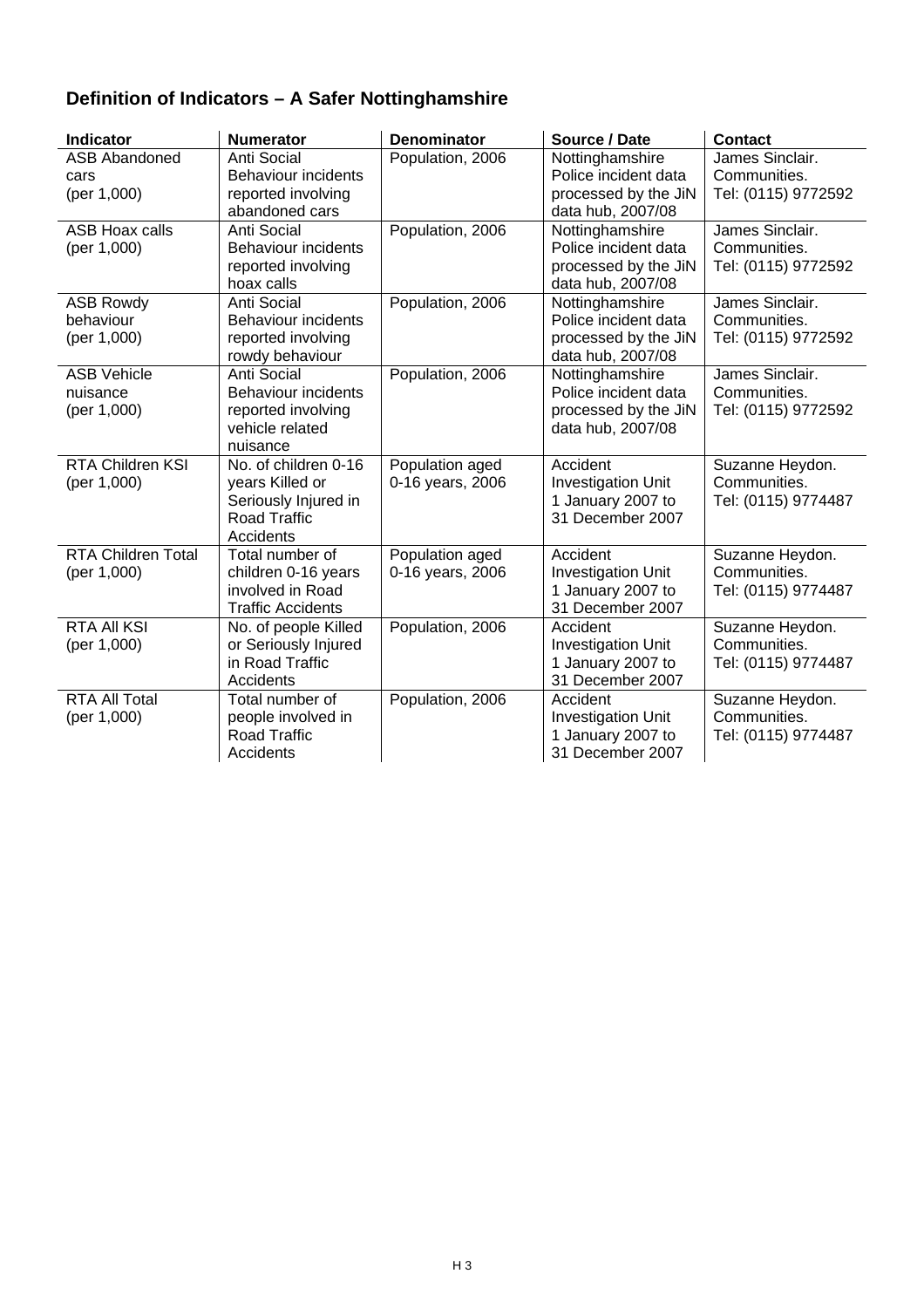### **Definition of Indicators – Making Nottinghamshire's Communities Stronger**

| <b>Indicator</b>                            | <b>Numerator</b>                                                                                                                             | <b>Denominator</b>                             | Source / Date                                                      | <b>Contact</b>                                        |
|---------------------------------------------|----------------------------------------------------------------------------------------------------------------------------------------------|------------------------------------------------|--------------------------------------------------------------------|-------------------------------------------------------|
| Access to GP/Health<br>Centre<br>(% )       | No. of households<br>within 15 minutes<br>travel time of a GP<br>surgery or Health<br>Centre by public<br>transport or walking               | Total number of<br>households                  | 2008 Core National<br>Accessibility<br>Indicators<br>DfT May 2008  | Jonathan Hall.<br>Communities.<br>Tel: (0115) 9774973 |
| Access to Post<br>Office<br>(% )            | No. of domestic<br>delivery points within<br>1 mile of a Post<br>Office                                                                      | Total number of<br>domestic delivery<br>points | Post Office<br>Codepoint File, 2007                                | Jonathan Hall.<br>Communities.<br>Tel: (0115) 9774973 |
| <b>Access to Primary</b><br>School<br>(% )  | No. of pupils aged<br>5-10 years within 15<br>minutes travel time<br>of a Primary School<br>by public transport or<br>walking                | Total number of<br>pupils aged 5-10<br>years   | 2008 Core National<br>Accessibility<br>Indicators<br>DfT May 2008  | Jonathan Hall.<br>Communities.<br>Tel: (0115) 9774973 |
| Access to<br>Secondary School<br>$(\%)$     | No. of pupils aged<br>11-15 years within<br>20 minutes travel<br>time to a Secondary<br>School by public<br>transport, walking or<br>cycling | Total number of<br>pupils aged 11-15<br>years  | 2008 Core National<br>Accessibility<br>Indicators<br>DfT May 2008  | Jonathan Hall.<br>Communities.<br>Tel: (0115) 9774973 |
| Access to<br>Supermarket<br>(% )            | No. of households<br>within 15 minutes<br>travel time of a<br>supermarket or food<br>store by public<br>transport, walking or<br>cycling     | Total number of<br>households                  | 2008 Core National<br>Accessibility<br>Indicators<br>DfT May 2008  | Jonathan Hall.<br>Communities.<br>Tel: (0115) 9774973 |
| Library visits<br>(per head)                | Number of library<br>visits                                                                                                                  | <b>Total population</b>                        | Libraries, Archives<br>and Information,<br>2007/08                 | Peter Cribb.<br>Communities.<br>Tel: (0115) 9774384   |
| Library enquiries<br>(per 1,000)            | Total number of<br>enquiries handled by<br>libraries                                                                                         | <b>Total population</b>                        | Libraries, Archives<br>and Information,<br>2007/08                 | Peter Cribb.<br>Communities.<br>Tel: (0115) 9774384   |
| Library issues<br>(per head)                | Total number of<br>issues                                                                                                                    | Total population                               | Libraries, Archives<br>and Information,<br>2007/08                 | Peter Cribb.<br>Communities.<br>Tel: (0115) 9774384   |
| Library computer<br>sessions<br>(per 1,000) | No. of hours<br>computers used by<br>the public                                                                                              | Total population                               | Libraries, Archives<br>and Information,<br>2007/08                 | Peter Cribb.<br>Communities.<br>Tel: (0115) 9774384   |
| Library active<br>borrowers<br>$(\% )$      | No. of people who<br>on 31 March '08 had<br>borrowed an item in<br>the last 12 months                                                        | Total population                               | Libraries, Archives<br>and Information,<br>2007/08                 | Peter Cribb.<br>Communities.<br>Tel: (0115) 9774384   |
| Democratic<br>participation<br>$(\% )$      | No. of people voting<br>in local elections<br>2007 (except<br>Bassetlaw, 2006-<br>2008)                                                      | Total number of<br>people eligible to<br>vote  | Rallings & Thrasher<br><b>Local Elections</b><br>Handbooks 2006-08 | Les Kightley.<br>Communities.<br>Tel: (0115) 9774328  |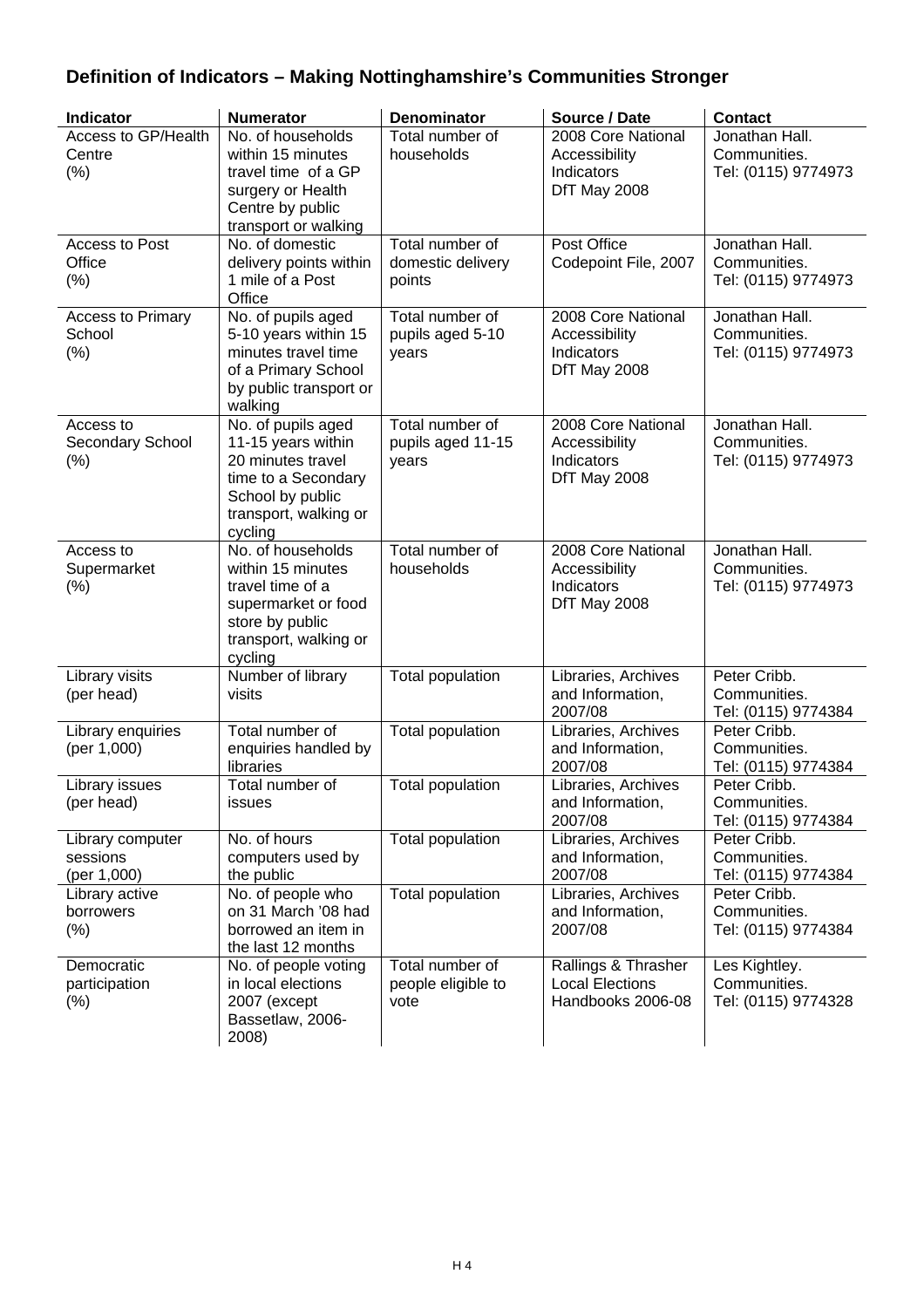#### **Definition of Indicators – A Place Where Our Children And Young People Achieve Their**  *Full Potential*

| Indicator                                      | <b>Numerator</b>                                                                                                                                       | <b>Denominator</b>                                              | Source / Date                                                     | <b>Contact</b>                                                          |
|------------------------------------------------|--------------------------------------------------------------------------------------------------------------------------------------------------------|-----------------------------------------------------------------|-------------------------------------------------------------------|-------------------------------------------------------------------------|
| Access to Further<br>Education<br>$(\% )$      | No. of 16-19 year<br>olds within 30<br>minutes travel time<br>of a Further<br>Education<br>establishment by<br>public transport,<br>walking or cycling | Total number of<br>16-19 year olds                              | 2008 Core National<br>Accessibility<br>Indicators<br>DfT May 2008 | Jonathan Hall.<br>Communities.<br>Tel: (0115) 9774973                   |
| Key Stage 2 English<br>$(\% )$                 | No. of pupils gaining<br>level 4 or higher in<br>English                                                                                               | No. of pupils eligible<br>to be tested - Key<br>Stage 2 English | Department for<br>Children, Schools<br>and Families<br>2006/07    | Colin Shepherd.<br>Children and Young<br>People.<br>Tel: (0115) 9772949 |
| Key Stage 2 Maths<br>(% )                      | No. of pupils gaining<br>level 4 or higher in<br>maths                                                                                                 | No. of pupils eligible<br>to be tested - Key<br>Stage 2 Maths   | Department for<br>Children, Schools<br>and Families<br>2006/07    | Colin Shepherd.<br>Children and Young<br>People.<br>Tel: (0115) 9772949 |
| Key Stage 2 Science<br>$(\% )$                 | No. of pupils gaining<br>level 4 or higher in<br>science                                                                                               | No. of pupils eligible<br>to be tested - Key<br>Stage 2 Science | Department for<br>Children, Schools<br>and Families<br>2006/07    | Colin Shepherd.<br>Children and Young<br>People.<br>Tel: (0115) 9772949 |
| Key Stage 3 English<br>$(\% )$                 | No. of pupils gaining<br>level 5 or higher in<br>English                                                                                               | No. of pupils eligible<br>to be tested - Key<br>Stage 3 English | Department for<br>Children, Schools<br>and Families<br>2006/07    | Colin Shepherd.<br>Children and Young<br>People.<br>Tel: (0115) 9772949 |
| Key Stage 3 Maths<br>$(\% )$                   | No. of pupils gaining<br>level 5 or higher in<br>maths                                                                                                 | No. of pupils eligible<br>to be tested - Key<br>Stage 3 Maths   | Department for<br>Children, Schools<br>and Families<br>2006/07    | Colin Shepherd.<br>Children and Young<br>People.<br>Tel: (0115) 9772949 |
| Key Stage 3 Science<br>$(\%)$                  | No. of pupils gaining<br>level 5 or higher in<br>science                                                                                               | No. of pupils eligible<br>to be tested - Key<br>Stage 3 Science | Department for<br>Children, Schools<br>and Families<br>2006/07    | Colin Shepherd.<br>Children and Young<br>People.<br>Tel: (0115) 9772949 |
| Key Stage 4 5+ A*-C<br><b>GCSEs</b><br>(% )    | No. of pupils gaining<br>5 or more A*-C<br>grade GCSEs<br>including maths and<br>English                                                               | No. of pupils taking<br><b>GCSE</b> examinations                | Department for<br>Children, Schools<br>and Families<br>2006/07    | Colin Shepherd.<br>Children and Young<br>People.<br>Tel: (0115) 9772949 |
| Key Stage 4 5+ A*-G<br><b>GCSEs</b><br>$(\% )$ | No. of pupils gaining<br>5 or more A*-G<br>grade GCSEs                                                                                                 | No. of pupils taking<br><b>GCSE</b> examinations                | Department for<br>Children, Schools<br>and Families<br>2006/07    | Colin Shepherd.<br>Children and Young<br>People.<br>Tel: (0115) 9772949 |
| Key Stage 4 1+ ELQ<br>$(\% )$                  | No. of pupils gaining<br>at least one Entry<br><b>Level Qualification</b>                                                                              | No. of pupils taking<br><b>GCSE</b> examinations                | Department for<br>Children, Schools<br>and Families<br>2006/07    | Colin Shepherd.<br>Children and Young<br>People.<br>Tel: (0115) 9772949 |
| <b>SEN Primary</b><br>$(\% )$                  | No. of pupils with<br><b>Special Educational</b><br>Need in mainstream<br>primary schools                                                              | All pupils in<br>mainstream primary<br>schools                  | <b>Schools Census</b><br>2006/07                                  | Colin Shepherd.<br>Children and Young<br>People.<br>Tel: (0115) 9772949 |
| <b>SEN Secondary</b><br>$(\% )$                | No. of pupils with<br><b>Special Educational</b><br>Need in mainstream<br>secondary schools                                                            | All pupils in<br>mainstream<br>secondary schools                | <b>Schools Census</b><br>2006/07                                  | Colin Shepherd.<br>Children and Young<br>People.<br>Tel: (0115) 9772949 |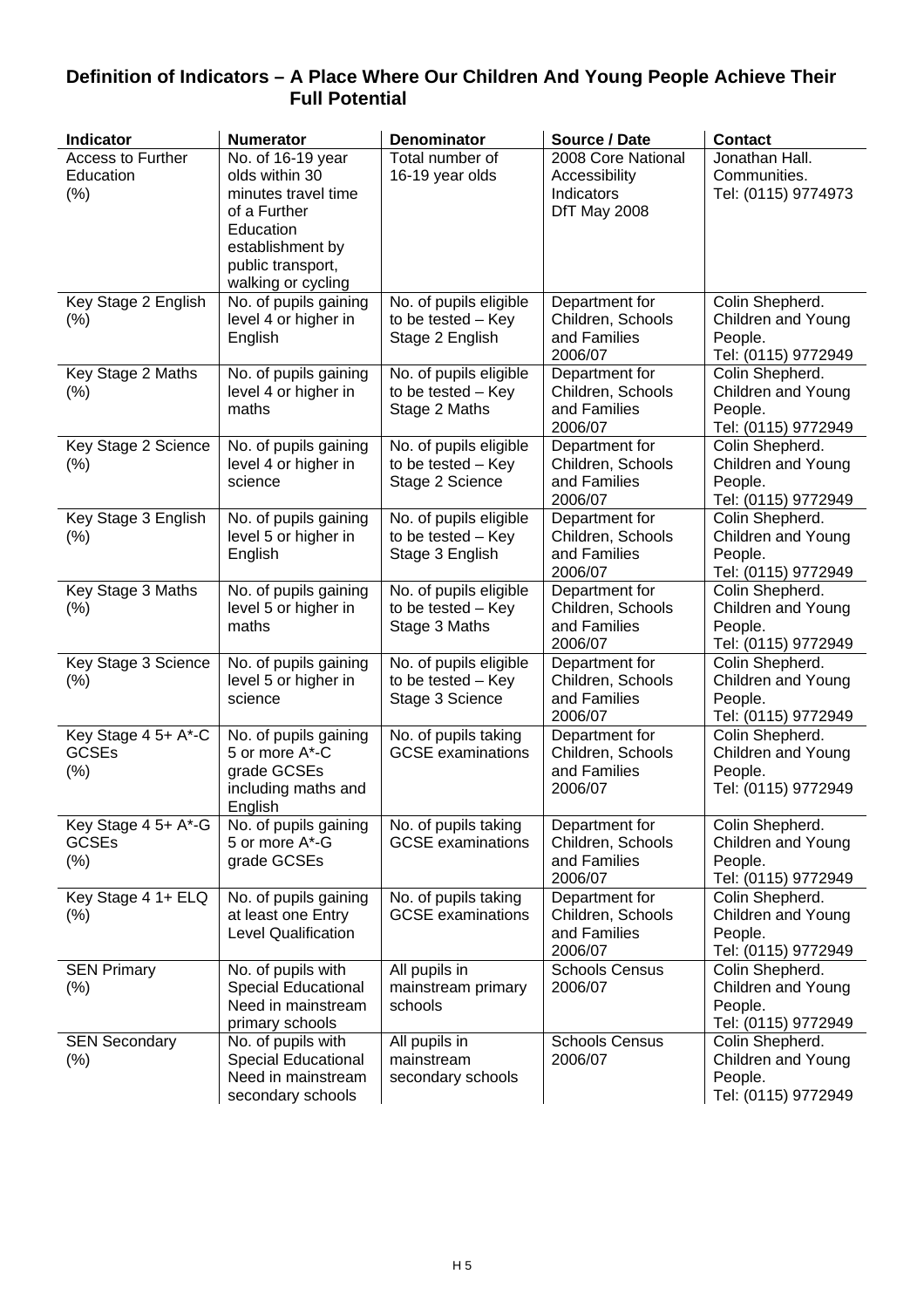### **Definition of Indicators – A Healthier Nottinghamshire**

| <b>Indicator</b>                                      | <b>Numerator</b>                                                                                                                              | <b>Denominator</b>                  | Source / Date                                                     | <b>Contact</b>                                                                     |
|-------------------------------------------------------|-----------------------------------------------------------------------------------------------------------------------------------------------|-------------------------------------|-------------------------------------------------------------------|------------------------------------------------------------------------------------|
| Access to Hospital<br>$(\% )$                         | No. of households<br>within 30 minutes<br>travel time of a<br>hospital by public<br>transport, walking or<br>cycling                          | Total number of<br>households       | 2008 Core National<br>Accessibility<br>Indicators<br>DfT May 2008 | Jonathan Hall.<br>Communities.<br>Tel: (0115) 9774973                              |
| Children in Need<br>(% )                              | No. of children<br>referred to Social<br>Care and Health                                                                                      | Total population<br>aged 0-17 years | Framework, 2007                                                   | Colin Shepherd.<br>Children and Young<br>People.<br>Tel: (0115) 9772949            |
| <b>Child Protection</b><br>(% )                       | No. of Section 47<br>Inquiries                                                                                                                | Total population<br>aged 0-17 years | Framework, 2007                                                   | Colin Shepherd.<br>Children and Young<br>People.<br>Tel: (0115) 9772949            |
| Smoking<br>(%)                                        | No. of current<br>cigarette smokers                                                                                                           | Total population<br>aged 16+        | <b>Healthy Lifestyles</b><br>Behaviour Model,<br>2003-05          | Maria Moroz.<br>Communities.<br>Tel: (0115) 9774541                                |
| <b>Binge Drinking</b><br>(%)                          | No. of men<br>consuming 8 or<br>more units and<br>women consuming 6<br>or more units of<br>alcohol in one day<br>during the previous<br>week  | Total population<br>aged 16+        | <b>Healthy Lifestyles</b><br>Behaviour Model,<br>2003-05          | Maria Moroz.<br>Communities.<br>Tel: (0115) 9774541                                |
| Obesity<br>(%)                                        | No. of people with a<br>Body Mass Index of<br>more than 30                                                                                    | <b>Total population</b><br>aged 16+ | <b>Healthy Lifestyles</b><br>Behaviour Model,<br>2003-05          | Maria Moroz.<br>Communities.<br>Tel: (0115) 9774541                                |
| Fruit and Veg<br>Consumption<br>(%)                   | $\overline{No}$ . of people<br>consuming 5 or<br>more portions of fruit<br>and vegetables per<br>day                                          | <b>Total population</b><br>aged 16+ | <b>Healthy Lifestyles</b><br>Behaviour Model,<br>2003-05          | Maria Moroz.<br>Communities.<br>Tel: (0115) 9774541                                |
| <b>Adults in Need Total</b><br>(% )                   | No. of adults<br>receiving a service<br>from NCC Social<br>Care and Health as<br>at 31 March 2008                                             | <b>Total population</b><br>aged 18+ | Framework,<br>31 March 2008                                       | Danial Lawrence.<br><b>Adult Social Care</b><br>and Health.<br>Tel: (0115) 9773347 |
| <b>Adults in Need</b><br>Learning<br>$(\% )$          | No. of adults aged<br>18-64 with a learning<br>disability receiving a<br>service from NCC<br>Social Care and<br>Health as at<br>31 March 2008 | Total population<br>aged 18-64      | Framework,<br>31 March 2008                                       | Danial Lawrence.<br><b>Adult Social Care</b><br>and Health.<br>Tel: (0115) 9773347 |
| <b>Adults in Need</b><br><b>Mental Health</b><br>(% ) | No. of adults aged<br>65+ with mental<br>health issues<br>receiving a service<br>from NCC Social<br>Care and Health<br>as at 31 March 2008    | Total population<br>aged 65+        | Framework,<br>31 March 2008                                       | Danial Lawrence.<br><b>Adult Social Care</b><br>and Health.<br>Tel: (0115) 9773347 |
| <b>Adults in Need</b><br>Physical<br>$(\% )$          | No. of adults aged<br>65+ with physical<br>disabilities receiving<br>a service from NCC<br>Social Care and<br>Health as at<br>31 March 2008   | Total population<br>aged 65+        | Framework,<br>31 March 2008                                       | Danial Lawrence.<br><b>Adult Social Care</b><br>and Health.<br>Tel: (0115) 9773347 |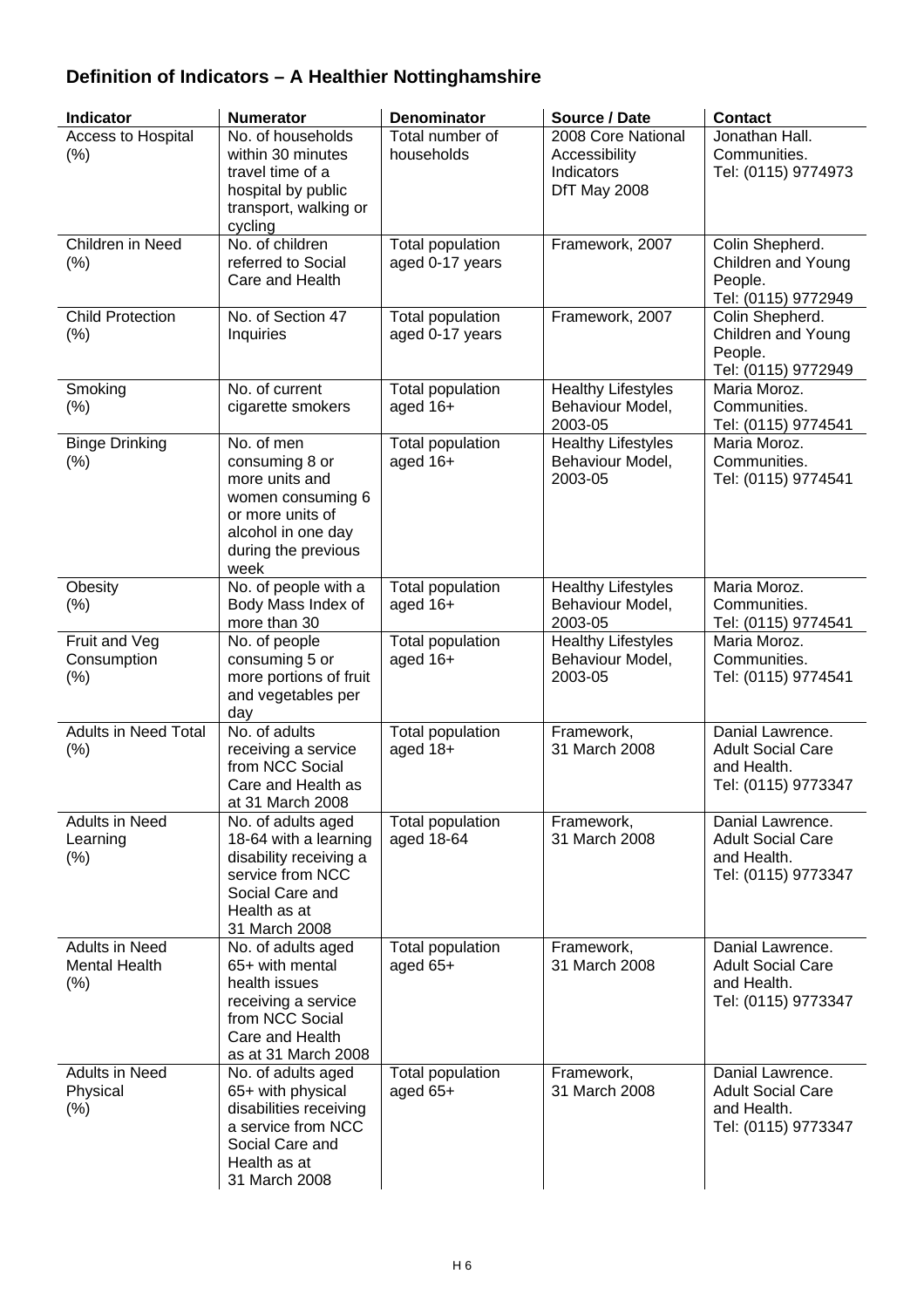### **Definition of Indicators – A Healthier Nottinghamshire**

| Indicator                                | <b>Numerator</b>                                                                                                                                                | <b>Denominator</b>                                                                                  | Source / Date                                                                                                           | <b>Contact</b>                                      |
|------------------------------------------|-----------------------------------------------------------------------------------------------------------------------------------------------------------------|-----------------------------------------------------------------------------------------------------|-------------------------------------------------------------------------------------------------------------------------|-----------------------------------------------------|
| Low Birthweight<br><b>Babies</b><br>(% ) | No. of babies with a<br>birthweight of less<br>than 2.5kg                                                                                                       | Total number of live<br>births                                                                      | East Midlands Public<br><b>Health Observatory</b><br>2001-05                                                            | Maria Moroz.<br>Communities.<br>Tel: (0115) 9774541 |
| <b>Mortality All Causes</b><br>(SMR)     | Observed number of<br>deaths                                                                                                                                    | Expected number of<br>deaths                                                                        | Standardised<br><b>Mortality Ratios</b><br>(SMR)<br><b>East Midlands Public</b><br><b>Health Observatory</b><br>2001-05 | Maria Moroz.<br>Communities.<br>Tel: (0115) 9774541 |
| Mortality Under 75<br>Cancer<br>(SMR)    | Observed number of<br>deaths due to cancer<br>in those aged under<br>75 years                                                                                   | Expected number of<br>deaths due to cancer<br>in those aged under<br>75 years                       | Standardised<br><b>Mortality Ratios</b><br>(SMR)<br>East Midlands Public<br><b>Health Observatory</b><br>2001-05        | Maria Moroz.<br>Communities.<br>Tel: (0115) 9774541 |
| <b>Sport Participation</b><br>$(\%)$     | No. of people aged<br>16+ interviewed<br>participating in at<br>least 30 minutes of<br>moderate intensity<br>sport and active<br>recreation 3 times<br>per week | No. of people 16+<br>interviewed using<br><b>CATI</b> (Computer<br>Aided Telephone<br>Interviewing) | The Active People<br>Survey, Sport<br>England.<br>12 month survey<br>period starting<br>October 2005                    | Don Betcher.<br>Communities.<br>Tel: (0115) 9774544 |
| Teenage<br>Pregnancies<br>(per 1,000)    | No. of conceptions<br>to females aged<br>under 18 years                                                                                                         | <b>Total female</b><br>population aged<br>under 18 years                                            | <b>Teenage Pregnancy</b><br>Unit<br>2002-04                                                                             | Maria Moroz.<br>Communities.<br>Tel: (0115) 9774541 |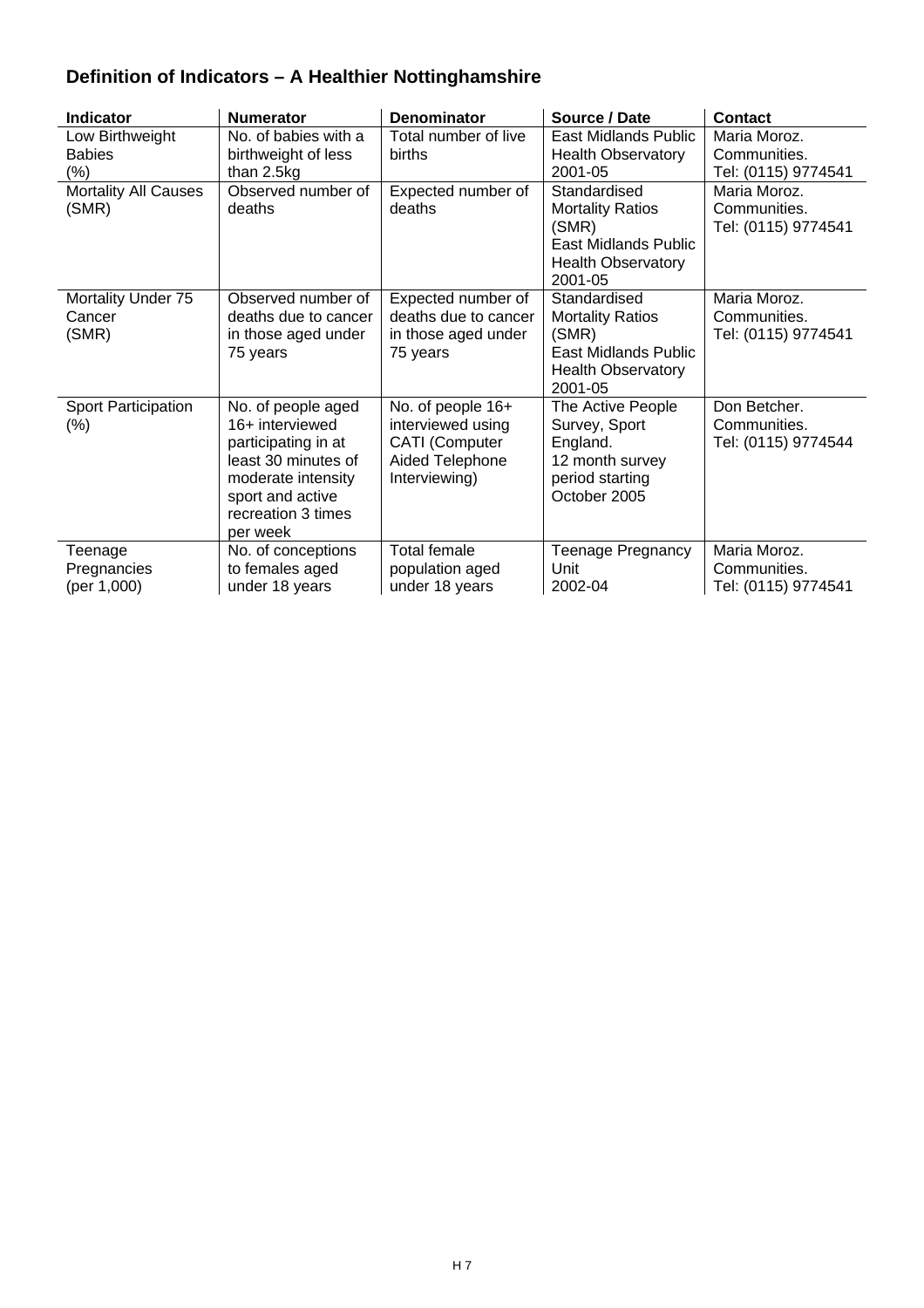### **Definition of Indicators – A More Prosperous Nottinghamshire**

| Indicator                                          | <b>Numerator</b>                                                                                                                                                                                | <b>Denominator</b>                                                      | Source / Date                                                                                                          | <b>Contact</b>                                        |
|----------------------------------------------------|-------------------------------------------------------------------------------------------------------------------------------------------------------------------------------------------------|-------------------------------------------------------------------------|------------------------------------------------------------------------------------------------------------------------|-------------------------------------------------------|
| Access to<br>Employment<br>$(\% )$                 | No. of working age<br>people (aged 16-74<br>years) able to travel<br>to a work location<br>employing more than<br>500 by public<br>transport, demand<br>responsive transport<br>and/or walking. | Total population of<br>working age within<br>catchment area             | 2008 Core National<br>Accessibility<br>Indicators<br>DfT May 2008                                                      | Jonathan Hall.<br>Communities.<br>Tel: (0115) 9774973 |
| Access to free ATM<br>$(\% )$                      | No. of domestic<br>delivery points within<br>1 mile of a non-<br>charging cash<br>dispenser/ATM                                                                                                 | Total number of<br>domestic delivery<br>points                          | Post Office<br>Codepoint File, 2007                                                                                    | Jonathan Hall.<br>Communities.<br>Tel: (0115) 9774973 |
| Earnings<br>(E)                                    | Median annual gross<br>pay of residents<br>working full-time                                                                                                                                    | None used                                                               | Annual Survey of<br>Hours and Earnings,<br>2007                                                                        | Les Kightley.<br>Communities.<br>Tel: (0115) 9774328  |
| <b>Employment Change</b><br>(%)                    | Change in the<br>number of<br>employees between<br>2005 and 2006                                                                                                                                | Total number of<br>employees in 2005                                    | <b>Annual Business</b><br>Inquiry 2005 and<br>2006                                                                     | Les Kightley.<br>Communities.<br>Tel: (0115) 9774328  |
| <b>House Building</b><br>(% )                      | No. of dwelling built<br>over the year<br>2006/07                                                                                                                                               | Dwelling stock at 1 <sup>st</sup><br>April 2007                         | <b>District Council</b><br>Planning<br>Departments and<br>DCLG 2007 Housing<br><b>Strategy Statistical</b><br>Appendix | Don Betcher.<br>Communities.<br>Tel: (0115) 9774544   |
| <b>House Building</b><br><b>Brownfield</b><br>(% ) | No. of dwellings built<br>on previously<br>developed land<br>2001-07                                                                                                                            | Dwellings built<br>2001/07                                              | <b>District Council</b><br>Planning<br>Departments,<br>2001/07                                                         | Don Betcher.<br>Communities.<br>Tel: (0115) 9774544   |
| Income Support<br>Claimants<br>$(\% )$             | No. of residents<br>claiming Income<br>Support                                                                                                                                                  | <b>Total population</b><br>aged 16-59                                   | DWP Work and<br>Pensions<br>Longitudinal Study<br>via NOMIS,<br>February 2008                                          | Les Kightley.<br>Communities.<br>Tel: (0115) 9774328  |
| <b>IS Lone Parents</b><br>$(\% )$                  | No. of lone parents<br>claiming Income<br>Support                                                                                                                                               | All Income Support<br>claimants                                         | DWP Work and<br>Pensions<br>Longitudinal Study<br>via NOMIS,<br>February 2008                                          | Les Kightley.<br>Communities.<br>Tel: (0115) 9774328  |
| Long Term<br>Unemployment<br>$(\% )$               | No. of unemployed<br>people who have<br>been claiming<br>benefit for more than<br>12 months                                                                                                     | Total number of<br>people who are<br>unemployed and<br>claiming benefit | <b>NOMIS</b><br><b>June 2008</b>                                                                                       | Les Kightley.<br>Communities.<br>Tel: (0115) 9774328  |
| Unemployment<br>$(\% )$                            | No. of people<br>unemployed and<br>claiming benefit                                                                                                                                             | Resident working<br>age population                                      | <b>NOMIS</b><br><b>June 2008</b>                                                                                       | Les Kightley.<br>Communities.<br>Tel: (0115) 9774328  |
| <b>VAT Registrations</b><br>$(\%)$                 | Change in the<br>number of VAT<br>registered<br>businesses between<br>2005 and 2006                                                                                                             | VAT registered<br>businesses in 2005                                    | Department for<br>Business, Enterprise<br>and Regulatory<br>Reform (BERR) via<br><b>NOMIS 2008</b>                     | Les Kightley.<br>Communities.<br>Tel: (0115) 9774328  |
| Youth<br>Unemployment<br>$(\%)$                    | No. of unemployed<br>claimants aged 24<br>and under                                                                                                                                             | Total number of<br>unemployed<br>claimants                              | <b>NOMIS</b><br><b>June 2008</b>                                                                                       | Les Kightley.<br>Communities.<br>Tel: (0115) 9774328  |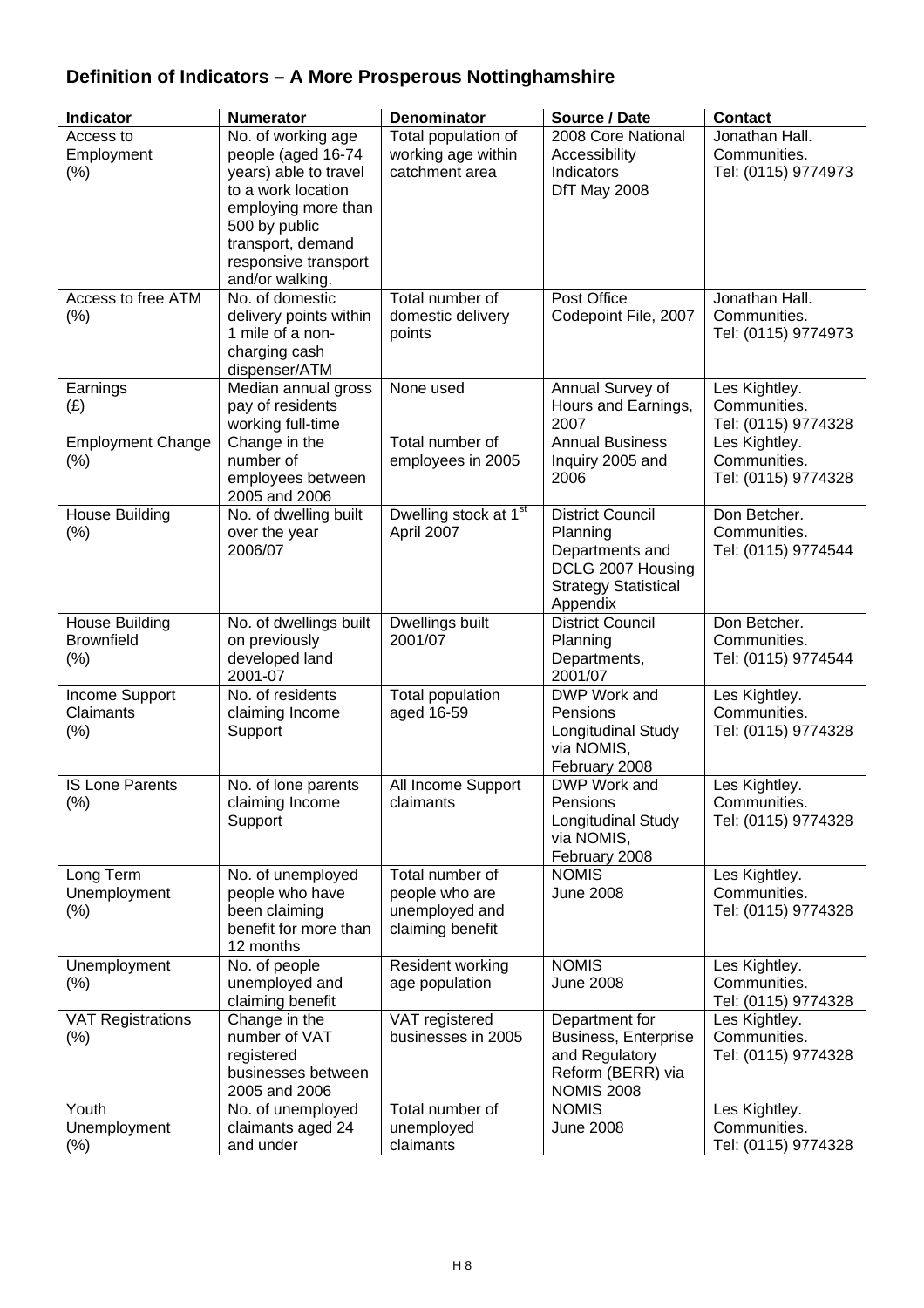### **Definition of Indicators – A Greener Nottinghamshire**

| <b>Indicator</b>                                         | <b>Numerator</b>                                                                                                                                                                | <b>Denominator</b>                             | Source / Date                                                                                                      | <b>Contact</b>                                        |
|----------------------------------------------------------|---------------------------------------------------------------------------------------------------------------------------------------------------------------------------------|------------------------------------------------|--------------------------------------------------------------------------------------------------------------------|-------------------------------------------------------|
| Accessibility<br><b>Distance</b><br>(Rate)               | Average accessibility distance based on the<br>accessed within defined walking<br>distance/time thresholds. (See Technical<br>Appendix for full details of methodology<br>used) | number of key essential facilities that can be | Various (see<br><b>Technical Appendix)</b>                                                                         | Jonathan Hall.<br>Communities.<br>Tel: (0115) 9774973 |
| Accessibility Index<br>(Rate)                            | Accessibility index using public transport to<br>of Nottinghamshire. (See Technical<br>Appendix for full details of methodology<br>used)                                        | access a range of facilities across the whole  | Various (see<br><b>Technical Appendix)</b>                                                                         | Jonathan Hall.<br>Communities.<br>Tel: (0115) 9774973 |
| <b>Accessibility Score</b><br>(Rate)                     | Average accessibility score based on the<br>accessed within defined travel time<br>thresholds. (See Technical Appendix for full<br>details of methodology used)                 | number of key essential facilities that can be | Various (see<br><b>Technical Appendix)</b>                                                                         | Jonathan Hall.<br>Communities.<br>Tel: (0115) 9774973 |
| Archaeological Sites<br>(No.)                            | Number of<br>archaeological sites<br>within each district                                                                                                                       | None used                                      | Nottinghamshire<br><b>County Council</b><br>2008                                                                   | Karen Taylor.<br>Communities.<br>Tel: (0115) 9772132  |
| <b>Bus Frequency</b><br>30 mins<br>(% )                  | No. of domestic<br>delivery points within<br>800 metres or 10<br>minutes walk of a<br>bus stop with a half<br>hourly or better<br>service                                       | Total number of<br>domestic delivery<br>points | 2007 Post Office<br>Codepoint File and<br>Nottinghamshire<br>PublicTransport<br>Data (ATCO-CIF file)<br>April 2008 | Jonathan Hall.<br>Communities.<br>Tel: (0115) 9774973 |
| <b>Bus Frequency</b><br>Hourly<br>$(\%)$                 | No. of domestic<br>delivery points within<br>800 metres or 10<br>minutes walk of a<br>bus stop with a<br>hourly or better<br>service                                            | Total number of<br>domestic delivery<br>points | 2007 Post Office<br>Codepoint File and<br>Nottinghamshire<br>PublicTransport<br>Data (ATCO-CIF file)<br>April 2008 | Jonathan Hall.<br>Communities.<br>Tel: (0115) 9774973 |
| <b>Bus Frequency</b><br><b>Hourly Evenings</b><br>$(\%)$ | No. of domestic<br>delivery points within<br>800 metres or 10<br>minutes walk of a<br>bus stop with a<br>hourly or better<br>service on weekday<br>evenings 18.30-<br>23.30 hrs | Total number of<br>domestic delivery<br>points | 2007 Post Office<br>Codepoint File and<br>Nottinghamshire<br>PublicTransport<br>Data (ATCO-CIF file)<br>April 2008 | Jonathan Hall.<br>Communities.<br>Tel: (0115) 9774973 |
| <b>Bus Frequency</b><br>Hourly Sunday<br>$(\% )$         | No. of domestic<br>delivery points within<br>800 metres or 10<br>minutes walk of a<br>bus stop with a<br>hourly or better<br>service on Sundays<br>10.00-17.00 hrs              | Total number of<br>domestic delivery<br>points | 2007 Post Office<br>Codepoint File and<br>Nottinghamshire<br>PublicTransport<br>Data (ATCO-CIF file)<br>April 2008 | Jonathan Hall.<br>Communities.<br>Tel: (0115) 9774973 |
| $CO2$ Domestic<br>(per 1,000)                            | Domestic CO <sup>2</sup><br>emissions (kt $CO2$ )                                                                                                                               | Total population                               | <b>DEFRA</b><br>2006                                                                                               | Les Kightley.<br>Communities.<br>Tel: (0115) 9774328  |
| $CO2$ Industry<br>(per 1,000)                            | Industrial and<br>commercial CO <sup>2</sup><br>emissions (kt $CO2$ )                                                                                                           | Total population                               | <b>DEFRA</b><br>2006                                                                                               | Les Kightley.<br>Communities.<br>Tel: (0115) 9774328  |
| CO <sup>2</sup> Road Transport<br>(per 1,000)            | Road transport $CO2$<br>emissions (kt $CO2$ )                                                                                                                                   | Total population                               | <b>DEFRA</b><br>2006                                                                                               | Les Kightley.<br>Communities.<br>Tel: (0115) 9774328  |